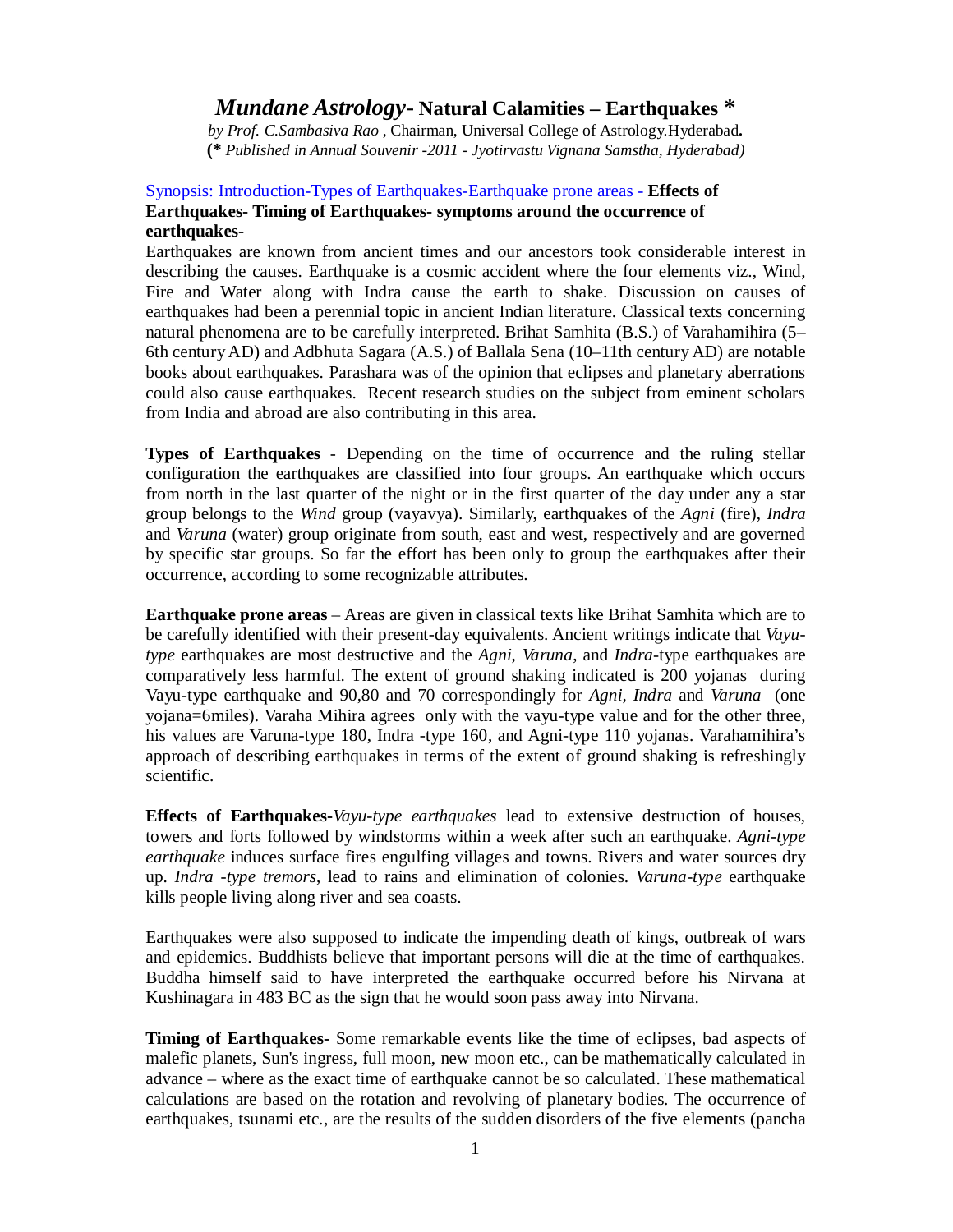bhutas) due to the changes in gravitational forces among the planets in certain configurations. Nature has yet to reveal to the humanity the results of the disorderly changes in gravitational forces. However, earthquake prone areas are getting identified from centuries. Hence certain areas are getting thinly populated or suitable infrastructure is made to withstand the tremors of lower/ certain higher order. However, heavy tremors are causing damages.

## **Classical writers and research observations reveal the following symptoms around the occurrence of earthquakes. -**

(1) Earthquakes generally follow or precede the eclipses they happen near about the time of eclipse. The country/place in which the eclipse occurs may not be free from danger. ;

(2) At the time of earth-quakes, adverse connections between Mars and Saturn (conjunction, opposition, aspect etc.) have been noted.;

(3) Earthy signs (Taurus, Virgo and Capricorn) (some refer to fixed signs i.e. Taurus, Leo, Scorpio and Aquarius) and the planets therein also matter with regard to occurrence of earth-quakes. Saturn in a fixed sign at the distance of 45 degrees from meridian, it is stated that the earthquake will occur in that part of the world which is at the same distance from Greenwich, east or west-depending on the position of Saturn.(*This is to be verified with past events*);

(4) The timing of occurrence of earthquakes has been noticed between mid-day and sunset or between midnight and sunrise.;

(5) A major planet has been noted to be 'Retrograde' at the time of earthquake.;

(6) The Ruling Nakshtra has been found to belonging to earth or air. ;

(7) Moon and Mercury must conjunct and come in the same Nakshtra.;

(8) Earth-quakes generally happen when there are many planets in or near the movable (Cardinal signs) i.e. Aries, Cancer, Libra and Capricorn.;

(9) Frequent happening of earthquakes is indicated when the planets like Uranus, Saturn, Mars, or Jupiter occupy Taurus and Scorpio.(*this can be verified with past events in the earthquake prone areas like Japan*);

(10) In Brihat Samhita, reference has been made to bad omens for causing earthquakes. Other principle is that the Moon be stretched like the yoke of a carriage from the south to the north, there would be earthquakes. An eclipse is heralded by some usual occurrences such as earthquake and terrific thunder. If the earthquake is after an eclipse there would be death of a leading king.

Research studies in this aspect of the last century are revealing the following from a chart drawn at the time of Sun's ingress into Aries sign:

(1) For an earthquake to happen in the year, severe affliction of 8th house or its lord must be indicated (8<sup>th</sup> house denotes mass deaths and mass tragedies which do happen in earthquakes also).

(2) Eclipses falling at quadrants to Jupiter, Saturn or Mars also produce earthquakes.

(3)The area of the occurrence is generally indicated by the zodiacal sign in which the above combination occur.-Further studies are to be made in this.

### **Examples from Earthquakes caused in India and China -**

(1) Massive earth quake occurred in Bihar on 15th Jan, 1934. It was a New Moon day and